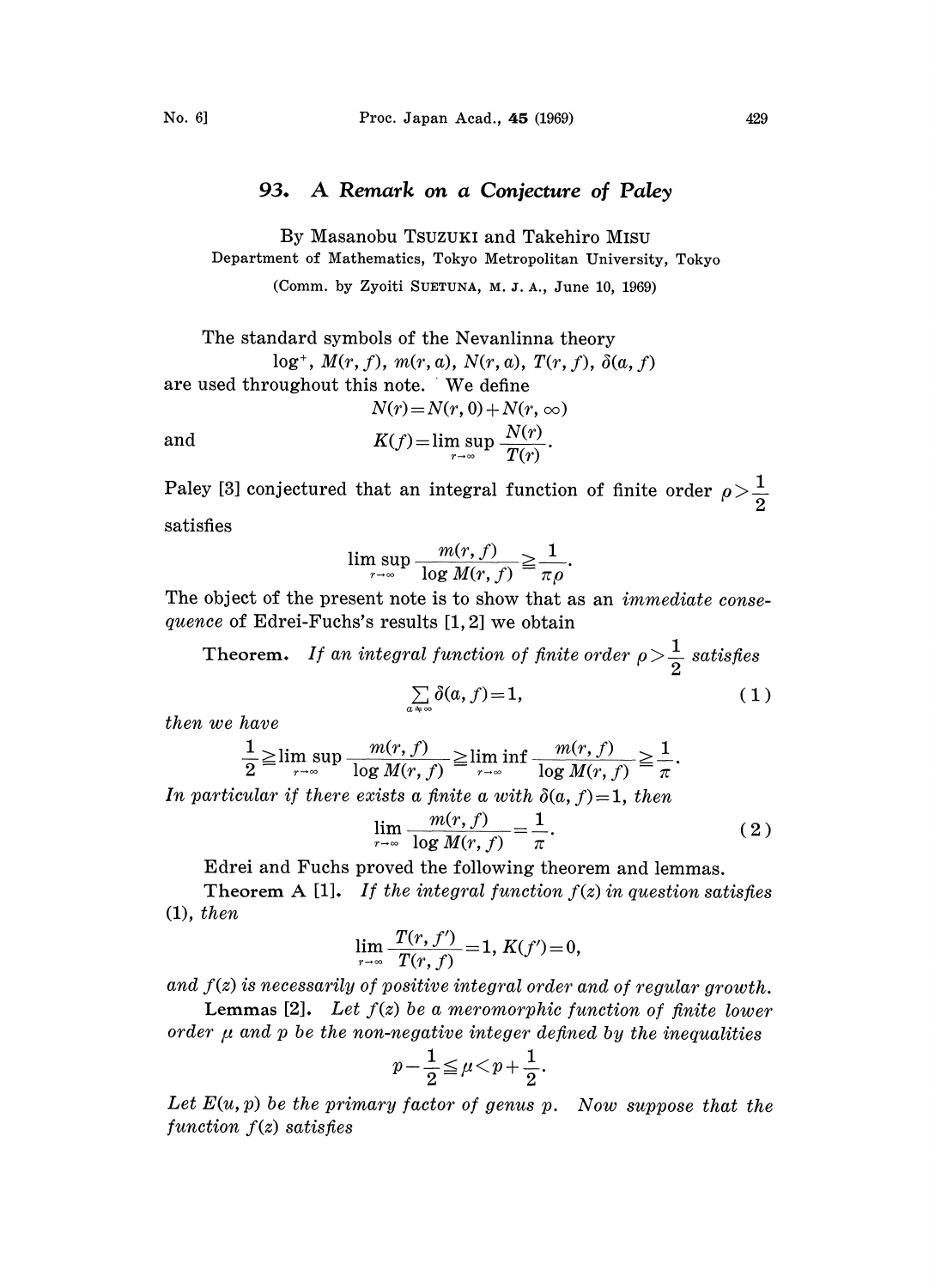$$
K(f)\!<\!\frac{\varepsilon}{B_{\scriptscriptstyle 0}(p\!+\!1)\log{(p\!+\!1)}+B_{\scriptscriptstyle 1}(p\!+\!1)\log{(1/\delta)}},
$$

where  $0<\varepsilon \leq 1$ ,  $0<\delta < e^{-1}$ ,  $B_1 \leq B_0$  and  $B_1$  is a sufficiently large number. Then we obtain the following I, II and III:

**Lemma I.**  $p \ge 1$  and  $f(z)$  has the representation

$$
f(z) = z^k e^{\alpha_0 z p + \alpha_1 z p - 1 + \dots + \alpha_p} \frac{E\left(\frac{z}{a_\nu}, p\right)}{E\left(\frac{z}{b_\nu}, p\right)}
$$
 (*k* integer).

Lemma II. We set  $\alpha = e^{1/(p+1)}$  and

$$
\left\{ \begin{aligned} &c_j \!=\! \alpha_0 \!+\! \frac{1}{p} \left\{ \! \sum\limits_{\left|a_\nu\right| \leq a j} a_\nu^{-p} \!-\! \sum\limits_{\left|b_\nu\right| \leq a j} b_\nu^{-p} \right\} \!.\! \end{aligned} \right.
$$
   
 nullus  $\varGamma_j$  defined by 
$$
\alpha^j \!\leq\! r \!<\! \alpha^{j+\frac{3}{2}} \qquad (j \!=\! 1,2,\, \cdots ; z\!=\! re^{i\theta}).
$$

Consider the annulus  $\Gamma_j$  defined

$$
\alpha^j \leq r < \alpha^{j+\frac{3}{2}} \qquad (j=1, 2, \cdots; z = re^{i\theta}).
$$

Then we have

$$
T(r)<\frac{4}{\pi}\,|\,c_{\scriptscriptstyle f}\,|\,r^{\scriptscriptstyle p},\quad \alpha^{\scriptscriptstyle j}\!\leq\! r<\alpha^{\scriptscriptstyle j+\frac{3}{2}},\quad j\!\geq\!j_{\scriptscriptstyle 0}.
$$

Lemma III. For all sufficiently large integer  $j$  we may find an exceptional set  $E_j$ , such that

 $z\in\{F,-E_i\}$ 

implies

$$
|\log|f(z)|-Rc_jz^p|<4\varepsilon\|c_j\|r^p,
$$

and  $E_j$  is covered by circles subtending angles at the origin whose sum  $S_i$  does not exceed  $8\pi e^3\delta$ . In particular if  $f(z)$  is an entire function, we have

$$
\log |f(z)| \!<\! R c_j z^p \!+\! 4\varepsilon \!\mid\! c_j\!\mid\! r^p
$$

for  $z \in \Gamma_i (j > j_0)$ .

**Proof of Theorem.** By Theorem A we have  $K(f')=0$ , and thus we apply lemmas to  $f'(z)$ . Let  $\eta > 0$  be a sufficiently small number and set set

$$
\delta = \frac{\eta}{4\pi e^3 p},\tag{3}
$$

then by Lemma III we obtain

$$
\log M(r, f') > |c_j| r^p \cos \frac{\eta}{p} - 4\epsilon c_j r^p
$$

for  $\alpha^{j} \leq |z| = r \leq \alpha^{j+\frac{3}{2}}(j \geq j_0)$ , and  $m(r, f') = \frac{1}{2\pi} \int_0^{\infty} \log^+ |f'(re^{i\theta})| d\theta$  $\leq \frac{1}{2\pi} \cdot p \cdot \int_{-\frac{\pi}{2p}}^{2p} |c_j|\, r^p \cos p\theta d\theta + 4\varepsilon\, |c_j|\, r^p$  $\frac{1}{\epsilon} \left| \left. c_j \right| r^p + 4 \varepsilon \left| \left. c_j \right| r^p. \right. \right.$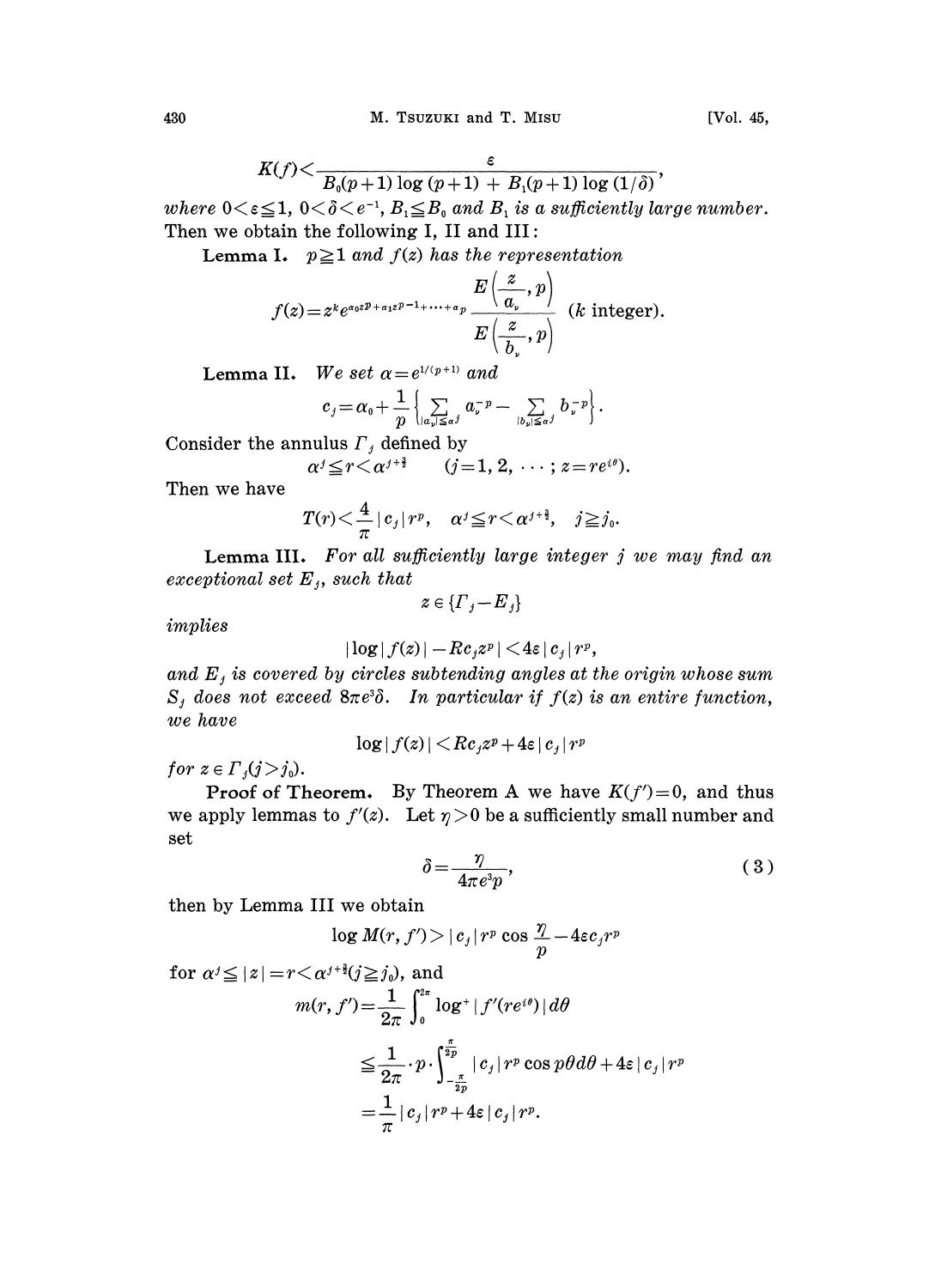No. 6] Remark on Conjecture of Paley 431

Hence

$$
\frac{m(r, f')}{\log M(r, f')} \leq \frac{\frac{1}{\pi} (1 + 4\varepsilon \pi)}{\cos \frac{\eta}{p} - 4\varepsilon}.
$$
\n(4)

 $\frac{\eta}{p}$  - 4s<br> $S_j$  equ Moreover the condition (3) implies that  $S_j$  equals at most  $2\eta/p$ . gives This

$$
m(r, f') \geq \frac{1}{2\pi} \cdot p \cdot \int_{-\frac{\pi}{2p}}^{-\frac{\pi}{p}} |c_j| r^p \cos p\theta d\theta + \frac{1}{2\pi} \int_{\frac{\pi}{p}}^{\frac{\pi}{2p}} |c_j| r^p \cos p\theta d\theta - 4\varepsilon |c_j| r^p
$$
  
=  $\frac{1}{\pi} |c_j| r^p (1 - \sin \eta - 4\varepsilon \pi)$   $(j \geq j_0).$  (5)  
Therefore we have

Therefore we have

$$
\frac{m(r, f')}{\log M(r, f')} \geq \frac{\frac{1}{\pi} (1 - \sin \eta - 4\epsilon \pi)}{1 + 4\epsilon} \qquad (r \geq r_0).
$$

Since  $\varepsilon > 0$  and  $\eta > 0$  may be chosen as small as possible, from (4) and (5) we deduce

$$
\frac{1}{\pi}(1+0(1)) \ge \frac{m(r, f')}{\log M(r, f')} \ge \frac{1}{\pi}(1-0(1)) \qquad (r \to \infty).
$$
 (6)

This and Theorem A give

$$
\liminf_{r \to \infty} \frac{m(r, f)}{\log M(r, f)} \ge \frac{1}{\pi}
$$

with the aid of the well known inequality

 $\log M(r, f) \leq \log M(r, f') + 0(\log r).$ 

Next we shall prove

$$
\limsup_{r \to \infty} \frac{m(r, f)}{\log M(r, f)} \leq \frac{1}{2} . \tag{7}
$$

Let arg  $c_j = \omega_j$ . We denote by  $A_j$  and  $B_j$  the sets of points  $z = re^{i\theta}$ , which belong to  $\Gamma_j$ , defined by  $\cos(p\theta+\omega_j)\geq-5\varepsilon$  and  $\cos(p\theta+\omega_j)$  $<-5\varepsilon$  respectively.  $B_t$  consists of p circular rectangles which we denote by  $B_j^{(1)}, B_j^{(2)}, \cdots, B_j^{(p)}$ . Edrei-Fuchs proved that every  $B_i^{(i)}$  (i=1, 2, ..., p) meets necessarily one (which we denote by  $\mathcal{L}^{(i)}$ ) of the asymptotic paths  $\mathcal{L}^{(1)}$ ,  $\mathcal{L}^{(3)}$ ,  $\cdots$  possessing finite asymptotic values [2]. By Lemmas II and III for all sufficiently large  $r$  we deduce

$$
|f'(z)|<\displaystyle e^{-\frac{\pi\epsilon}{4}T(r,f')},\,z\in B_{j}.
$$

Now for arbitrary z belonging to  $B_j^{(i)}$  and  $z_{ij}$  on  $\mathcal{L}^{(i)} \cap B_j^{(i)}$  we have

$$
|f(z)-f(z_{ij})|=\bigg|\int_{z_{ij}}^z f'(z)dz\bigg|\leq K\cdot re^{-\frac{\pi\epsilon}{4}T(r,f')},\ (j\geq j_0),
$$

where  $K>0$  is an absolute constant. Since the right-hand side converges to zero as  $r \to \infty$  and lim  $f(z_{ij}) = \beta_i$  is finite,  $f(z)$  converges to  $\beta_i$ uniformly in  $B_i^{(i)}$  as  $j \rightarrow \infty$ . Therefore for all sufficiently large r